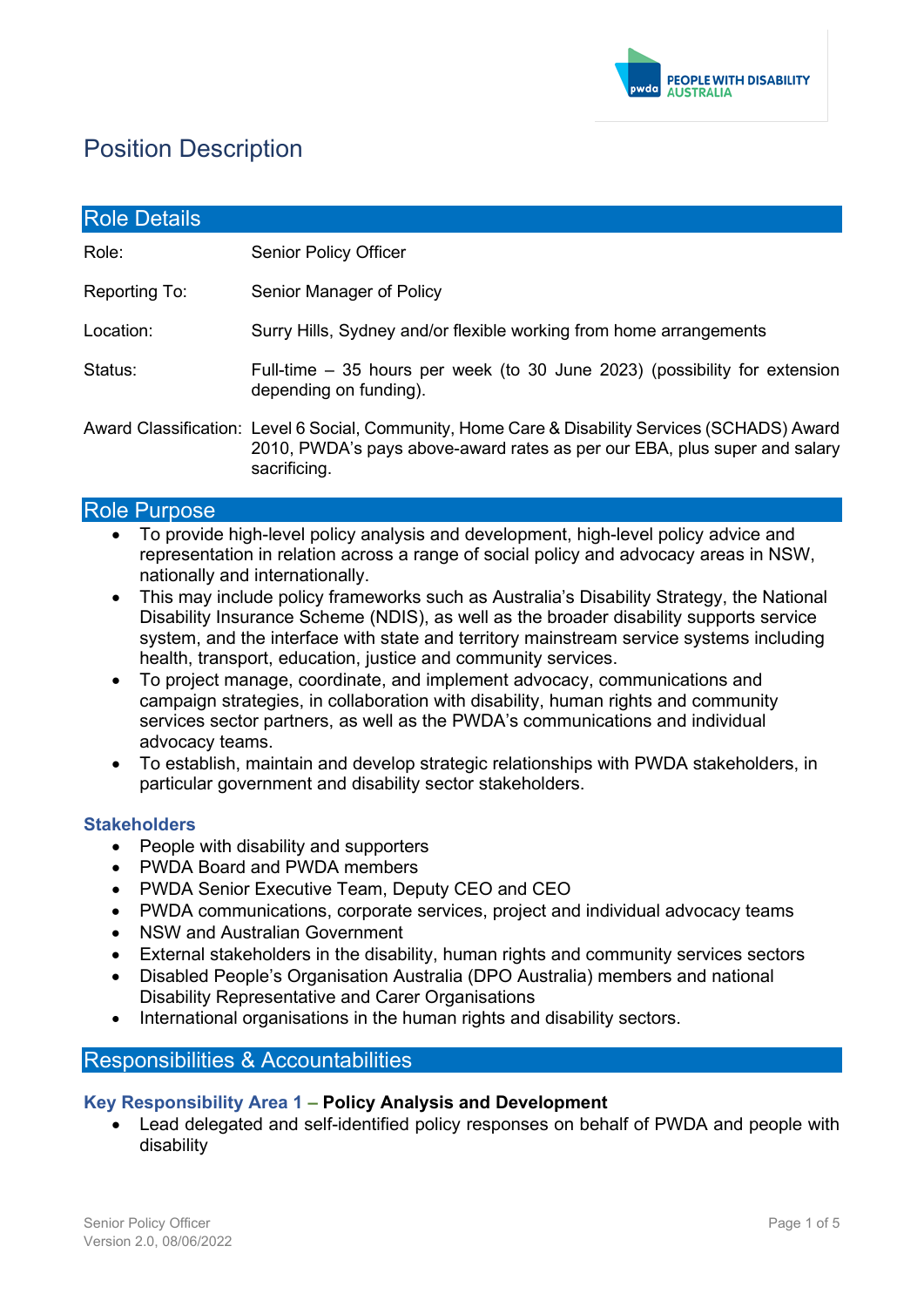

- Consult people with disability, PWDA members and their supporters in the analysis and development of policy positions, submissions and resources
- Engage in high-level consultation with Board ensure Policy and PWDA services reflect member priorities
- Undertake high-level policy analysis and advice in relation to issues affecting people with disability and their supporters
- Develop PWDA policy statements, policy submissions, position statements and other policy resources in relation to issues affecting people with disability and their supporters
- Provide advice and support to the PWDA Board, Senior Manager of Policy, Senior Manager of Policy, Senior Executive Team, Deputy CEO and CEO on key issues
- Provide policy guidance to the individual advocacy team
- Identify emerging issues affecting people with disability and their supporters, and assist in the development of appropriate responses to these issues
- Evaluate PWDA's policy analysis and development to ensure it is inclusive and responsive to the needs of priority population groups
- Support and resource internal policy development exercises, and
- Complete policy project work as required.

#### **Key Responsibility Area 2 – Leadership and Project Management**

- Exemplify and maintain adherence with PWDA's purpose, vision, goals and objectives
- Foster a culture of proactive positive feedback across the organisation
- Identify and address risks and opportunities that can affect PWDA's interests
- Identify and address risks and opportunities that can affect products and services and the ability to enhance member and client satisfaction.
- Manage consultants, research partners, volunteers, interns and sessional workers where required
- Manage work of project team members, if relevant, including conducting fortnightly supervision and performance development reviews and performance management processes
- Create, implement, and manage project plans for each advocacy, research, campaign or capacity building project and key areas of work
- Manage projects from inception to finalisation including people and resources, budgets and contractual expectations, reporting and acquittals
- Organise, chair and minute regular project team meetings where required
- Complete monthly funding and operational reports as required
- Prepare for and attend regular supervision meetings with the Senior Manager of Policy
- Facilitate the exchange of information, expertise and knowledge within the advocacy team and across the organisation
- Attend relevant PWDA staff opportunities including in-house training and general staff meetings

## **Key Responsibility Area 3 – Systemic advocacy, Representation and Government Relations**

- Represent PWDA to relevant external stakeholders including senior bureaucrats, government ministers and ministerial advisors
- Represent PWDA on government external committees and public hearings on issues affecting people with disability and their supporters
- Develop and implement campaign and advocacy strategies for PWDA's strategic and emerging priorities, and working with key stakeholders to achieve campaign and advocacy outcomes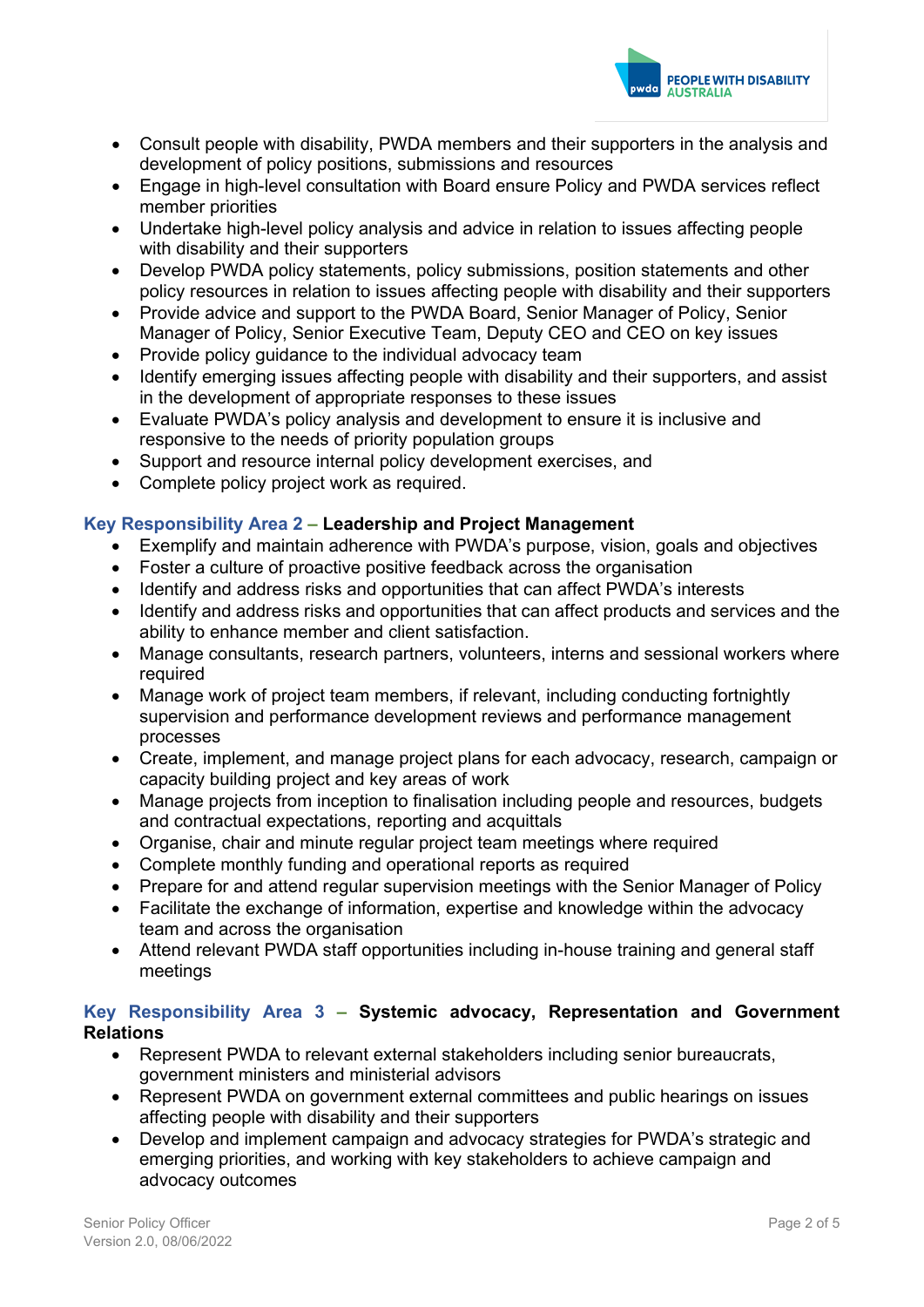

- Network extensively among disability rights organisations, and other relevant stakeholders, in relation to policy issues affecting people with disability and their supporters both across Australia and internationally
- Represent policy priorities, data, and case studies from PWDA's individual advocate, and provide policy direction, and
- Continually assess new systemic policy and advocacy opportunities for the work of PWDA's individual advocates.

#### **Key Responsibility Area 4 – Media and Communications**

- Create policy-oriented information for distribution to PWDA's members and stakeholders, including website, social media other online communication channels
- Undertake promotional activities and speaking engagements as directed
- Seek out and undertake oral and written media engagement as directed
- Support Senior Manager of Policy, Executive and Board media engagement, and
- Support PWDA communications team with the implementation of communication strategies and campaign and advocacy activities.

#### **Key Responsibility Area 5 – Income Generation**

- Take a proactive approach to identifying sources of project funding
- Support the marketing develop in developing proposals for tenders and grants, and
- Identify and develop linkages with Australian and international funding organisations and other relevant agencies as directed.

## Selection Criteria

## **Academic qualifications**

| <b>Essential</b>                                                                         | <b>Desirable</b>                                                                                      |
|------------------------------------------------------------------------------------------|-------------------------------------------------------------------------------------------------------|
| Bachelor's degree in law, policy, social<br>sciences, social work, or related discipline | Masters or higher-level degree law, policy,<br>social sciences, social work, or related<br>discipline |

# **Key Selection Criteria**

| <b>Essential</b>                                                                                                                                                                    | <b>Desirable</b>                                                       |
|-------------------------------------------------------------------------------------------------------------------------------------------------------------------------------------|------------------------------------------------------------------------|
| Demonstrated understanding (or ability to<br>quickly develop understanding) and<br>commitment to the human rights and interests                                                     | Direct or lived experience with disability                             |
| of people with disability                                                                                                                                                           |                                                                        |
| Detailed knowledge (or ability to quickly<br>develop understanding) of the disability sector<br>and on policies that impact on people with<br>disability                            | Experience with boards                                                 |
| Demonstrated and sophisticated project<br>management, interpersonal and management<br>skills, to manage support staff, resources,<br>budgets, reporting and contractual obligations | Ability to travel interstate and/or internationally                    |
| Demonstrated and well-honed stakeholder<br>engagement, negotiation, and collaboration<br>skills, with a diverse range of stakeholders                                               | Knowledge and understanding of the disability<br>representative sector |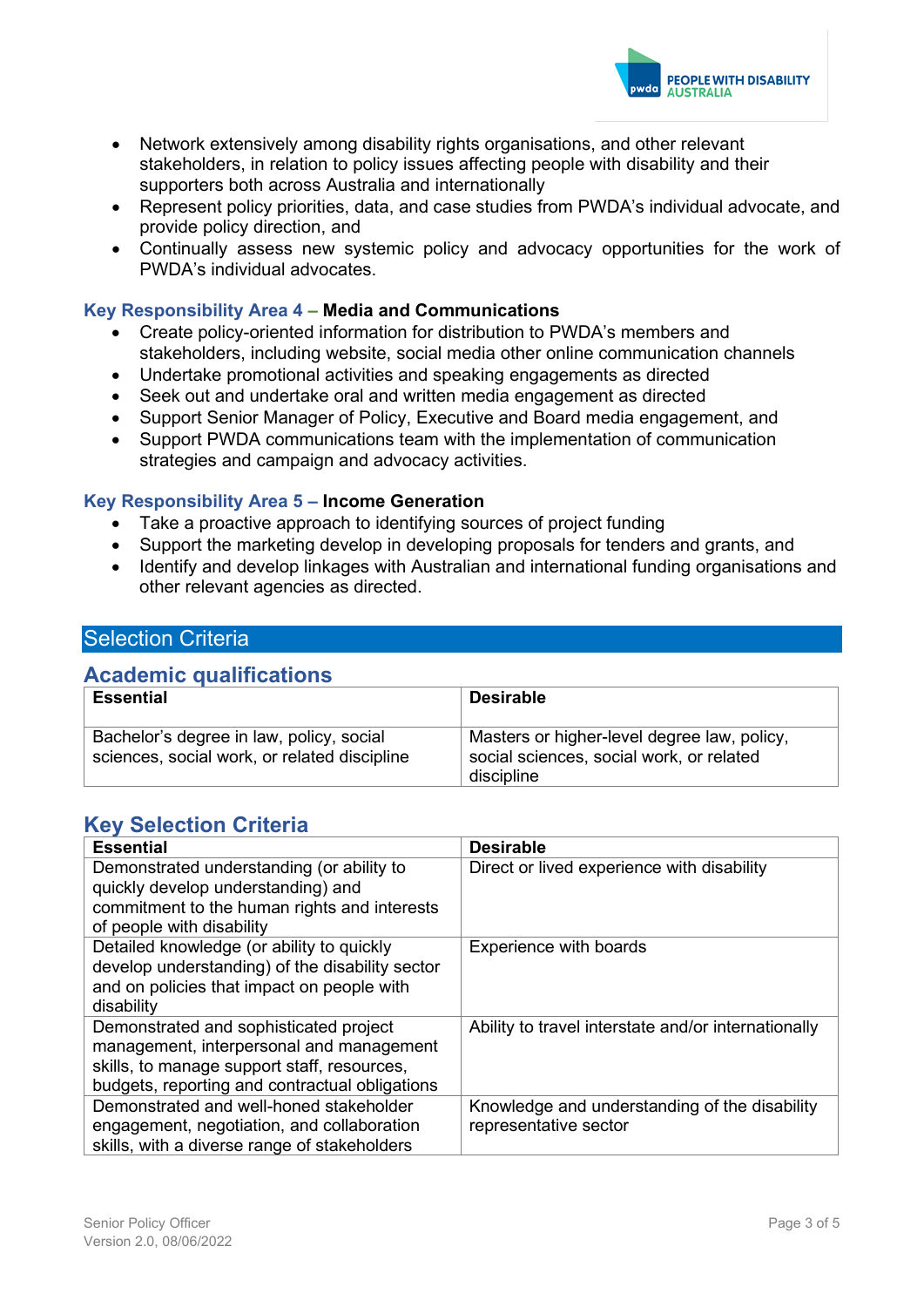

| Demonstrated excellent communication skills<br>(verbal and written)                      | Can demonstrate established networks and<br>influence within the disability rights movement |
|------------------------------------------------------------------------------------------|---------------------------------------------------------------------------------------------|
| Demonstrated ability to provide high-level and                                           | Experience working in the community services                                                |
| strategic advice to leadership in a timely<br>manner                                     | and human rights sector                                                                     |
| Demonstrated campaigns, advocacy and/or<br>communications skills                         | Seeking funding and grant writing experience                                                |
|                                                                                          |                                                                                             |
| Demonstrated high level consultation, strategic<br>advisory and networking skills        | Experience working in a membership-based<br>organisation                                    |
| Excellent capacity to manage timeframes and<br>competing priorities                      |                                                                                             |
| Demonstrated ability to work independently and<br>as part of a team environment          |                                                                                             |
| Demonstrated experience in cultural                                                      |                                                                                             |
|                                                                                          |                                                                                             |
| competency, and working with a diverse range<br>of people                                |                                                                                             |
| Intermediate understanding of Microsoft Office,<br>including Word, PowerPoint and Excel. |                                                                                             |

# Other Job Requirements

Working with Children Check

PWDA is a registered employer under the Child Protection (Working with Children) Act, 2012. The successful applicant must be approved under the Working with Children Check prior to taking up appointment.

NSW Police Check

PWDA receives funding from Ageing, Disability and Home Care (ADHC), NSW Department of Families and Community Services (FACS) under the Disability Inclusion Act 2014. The successful applicant must satisfy the NSW Police Check requirements prior to taking up appointment.

- Australian Government Covid 19 Vaccination Certificate and adherence to the PWDA Covid Vaccination Policy.
- Six-month probationary period.

#### Application Processes

For more information about this role, please contact: Giancarlo de Vera Email: [giancarlod@pwd.org.au](mailto:giancarlod@pwd.org.au)  Phone: (02) 9370 3100 or 1800 422 015

Submit your application to Giancarlo de Vera, Senior Manager of Policy, by email on [recruitment@pwd.org.au](mailto:recruitment@pwd.org.au)

If you need to submit your application in an alternative format, please contact [recruitment@pwd.org.au](mailto:recruitment@pwd.org.au) or by phone on (02) 9370 3100.